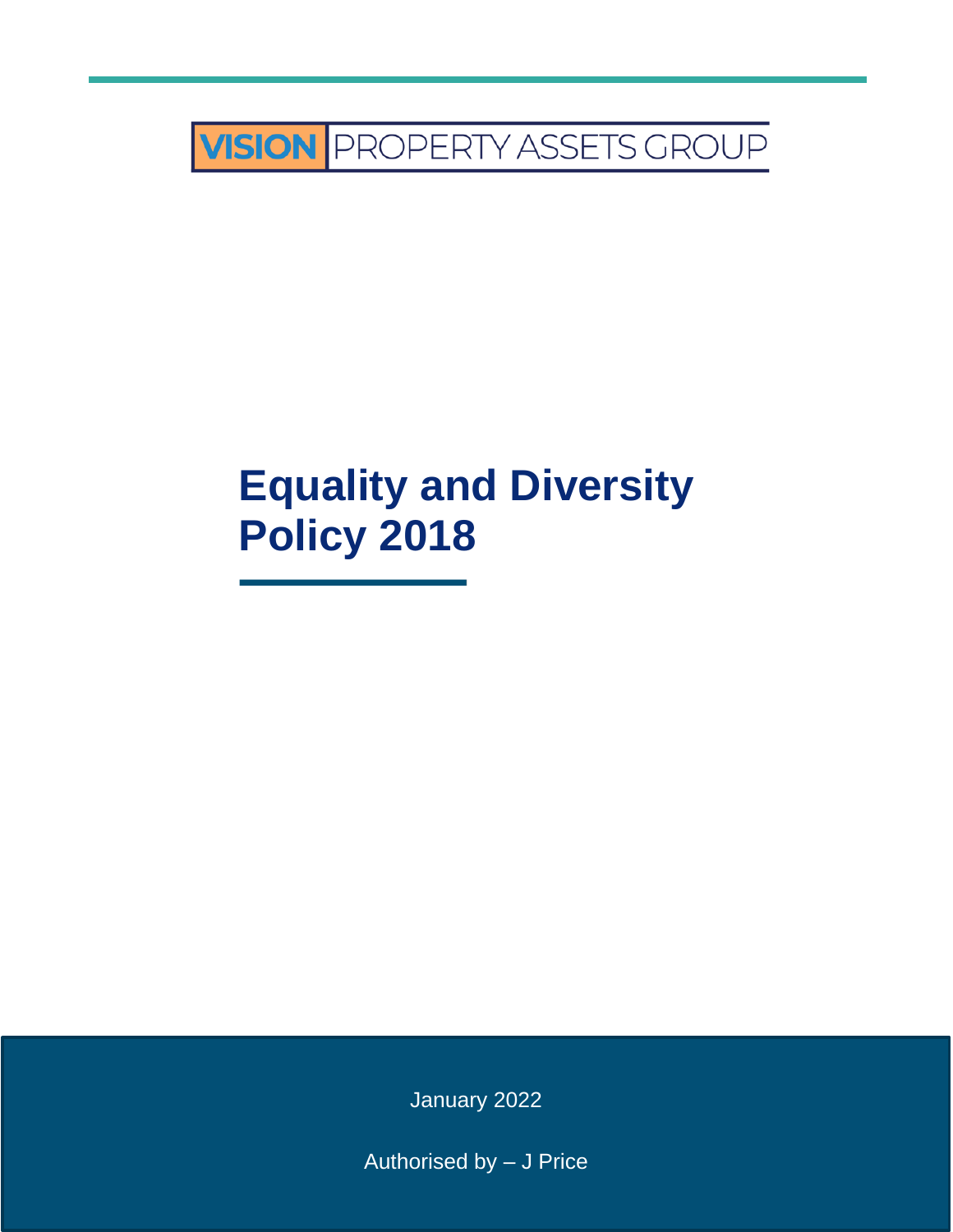# **Employer responsibility**

Diversity and inclusion statement

Diversity & inclusion statement Individuals with different cultures, perspectives, and experiences are a key component in which internal mechanisms are viewed and formed. Our aim is to instil diversity and recruit, develop and retain the most talented people possible, regardless of their background. Different views create different results. Vision is guided by its values and modern-day culture and recognise that being a diverse and inclusive employer helps Vision fulfil its responsibility to make a difference for its clients.

Vision has developed a working environment where all employees are treated as individuals and communicated in a fair and consistent way. Vision works within the spirit and the practice of the Equality Act 2010 by promoting a culture of respect and dignity and actively challenging discrimination, should it ever arise. We will remove unnecessary barriers for our employees seeking opportunities through training and development, promotion and career planning.

We will continue to support our leaders, managers, and employees to demonstrate the principles of diversity and inclusion in their everyday activities, roles, and functions.

> **Director Robin G Downey**

**Secretary/Partner Joseph Price**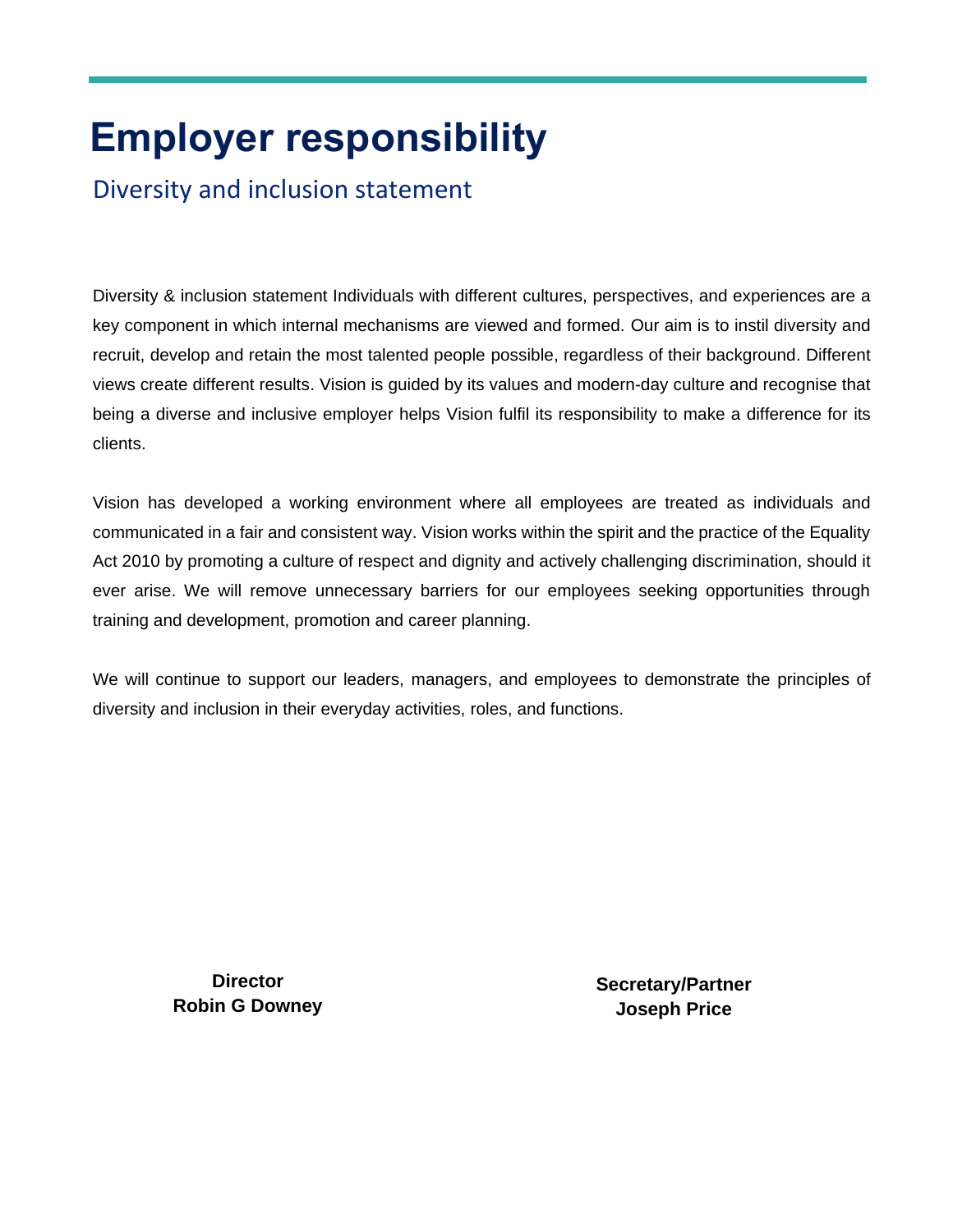## **Equality and Diversity Policy**

## **1) Purpose**

This policy sets out Vision's approach to equality and diversity. Vision is committed to promoting equality and diversity and promoting a culture that actively values difference and recognises that people from different backgrounds and experiences can bring valuable insights to the workplace and enhance the way we work. Vision aims to be an inclusive organisation, committed to providing equal opportunities throughout employment including in the recruitment, training and development of employees, and to proactively tackling and eliminating discrimination.

## **2) Equality and diversity**

Vision believes that equality assists in breaking down barriers, eliminating discrimination and ensuring equal opportunities and access for all groups both in employment and to goods and services. We consider diversity to mean celebrating differences and valuing everyone. Each person is an individual with visible and non-visible differences and by respecting this everyone can feel valued for their contributions which is beneficial not only for the individual but also for Vision as an organisation. We acknowledge that equality and diversity are not inter-changeable but interdependent. There can be no equality of opportunity if difference is not valued and harnessed.

## **3) Scope**

The rights and obligations set out in this policy apply equally to all employees, whether part-time or full time on a substantive or fixed-term contract, and to associated persons such as secondees, agency staff, contractors and others employed under a contract of service. Vision's senior leadership are responsible for the application of this policy. As part of the employee induction, staffing/employment team are expected to read and familiarise themselves with this policy, ensuring the understanding of this policy in which properly observed and fully complied with. This policy has major relevance to directors, line managers and other employees concerned with recruitment, training and promotion procedures and employment decisions that affect others.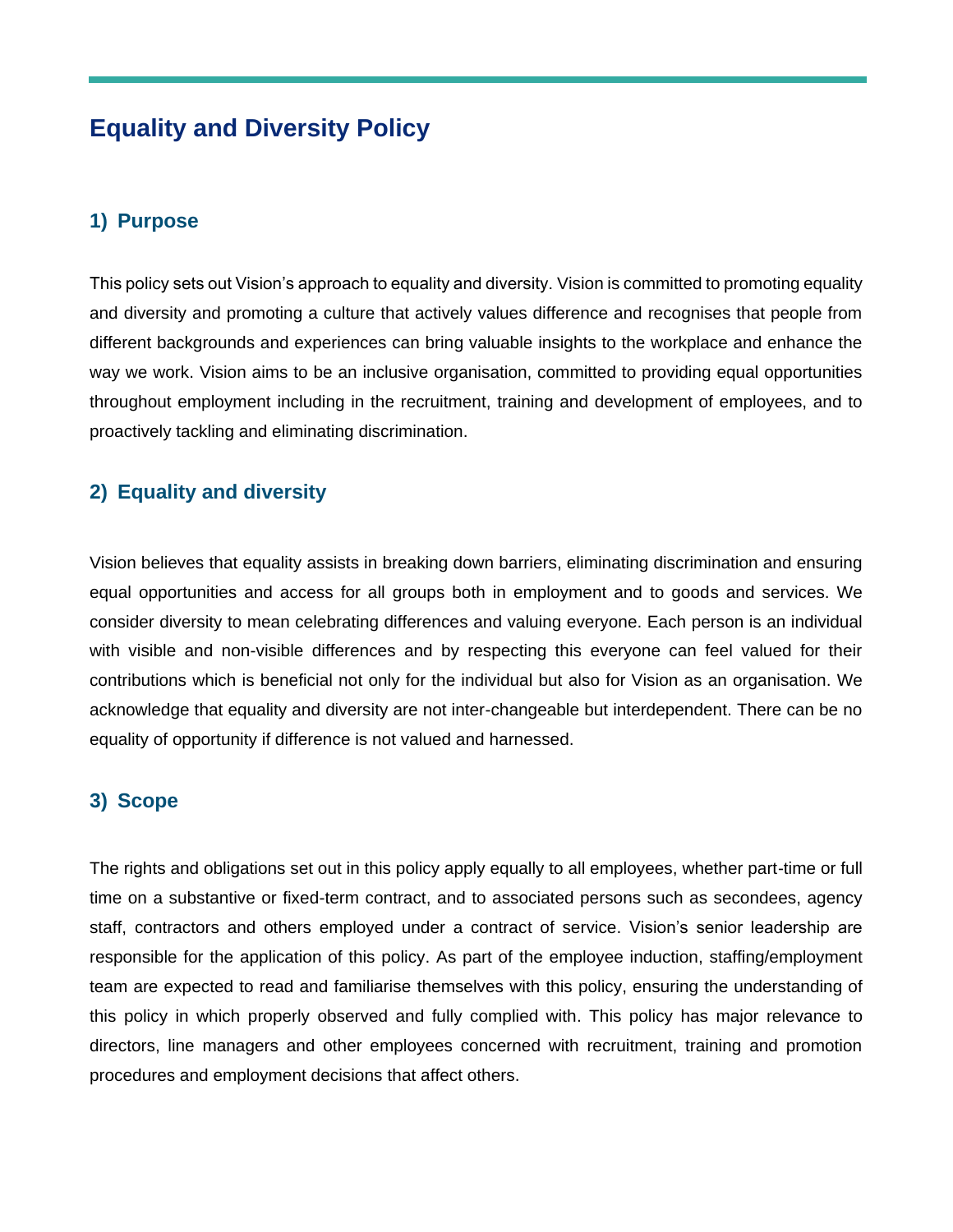### **4) Vision's commitment**

Every employee is entitled to a working environment that promotes dignity, equality, and respect. Vision will not tolerate any acts of unlawful or unfair discrimination (including harassment) committed against an employee, contractor, job applicant or visitor because of a particular characteristic:

- sex
- gender reassignment
- marriage and civil partnership
- pregnancy and maternity
- race (including ethnic origin, colour, nationality and national origin)
- disability
- sexual orientation
- religion and or belief
- age

Discrimination based on work patterns (part-time working, fixed-term contract, flexible working) which is unjustifiable will also not be tolerated.

All employees will be encouraged to develop their skills and fulfil their potential and to take advantage of training, development, and progression opportunities. Selection for employment, promotion, training or any other benefit will be based on aptitude and ability.

No form of intimidation, bullying or harassment will be tolerated. If employees/staff/colleagues believe that you may have suffered discrimination because of any of the above protected characteristics, individuals should consider the appropriateness and feasibility of attempted informal resolution by discussion in the first instance with their line manager or another colleague in a relevant position of seniority. Allegations regarding potential breaches of this policy will be treated in confidence and investigated in accordance with the appropriate procedure. Vision will ensure that individuals who make such allegations in good faith will not be victimised or treated less favourably by Vision as a result. However, false allegations of a breach of this policy which are found to have been made in bad faith will be dealt with under Vision's Discipline Policy. A person found to have breached this policy may be subject to disciplinary action under Vision's Discipline Policy. Employees may also be personally liable for any acts of discrimination prohibited by this policy that they commit, meaning that they can be sued by the victim.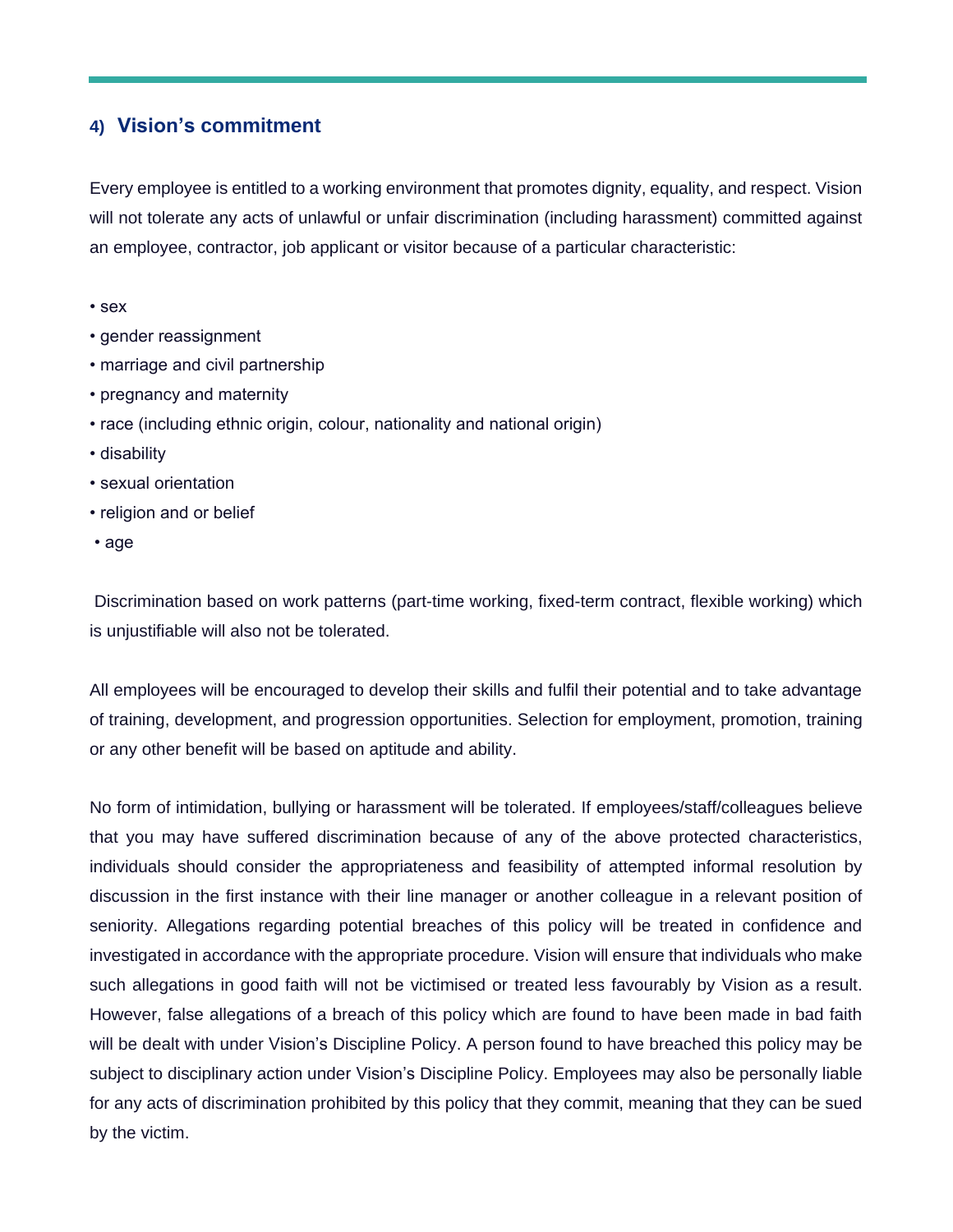### **5) When does this policy apply?**

This policy applies to all conduct in the workplace and also to conduct outside of the workplace that is related to work (e.g. at meetings, social events and social interactions with colleagues) or which may impact Vision's reputation, and could be linked in any way to Vision as an organisation). Specific areas of application are set out below:

#### **a) Recruitment**

Selection for employment at Vision will be based on aptitude and ability. Further detail is set out in Vision's Recruitment and Selection Policy. Where possible, Vision will capture applicants' diverse demographics as part of its recruitment processes to promote the elimination of unlawful discrimination.

#### **b) Training**

New and/or existing employees may also be required to participate in training and development activities from time to time, to encourage the promotion of the principles of this policy.

#### **c) Promotion**

All promotion decisions will be made based on merit and will not be influenced by any of the characteristics listed within this document. Promotion opportunities will be monitored to ensure equality of opportunity at all levels. Where appropriate, steps will be taken to identify and remove unnecessary or unjustifiable barriers to promotion.

#### **d) During employment**

The benefits, terms and conditions of employment and facilities available to Vision employees will be reviewed on a regular basis to ensure that access is not restricted by unlawful means and to provide appropriate conditions to meet the special needs of disadvantaged or under-represented groups.

#### **6. Vision's legal duties**

This policy will be reviewed on an ongoing basis by Vision leadership/management to assess its effectiveness and may be amended from time to time. This policy is for guidance only and does not form part of emplyees/staff contract of employment.